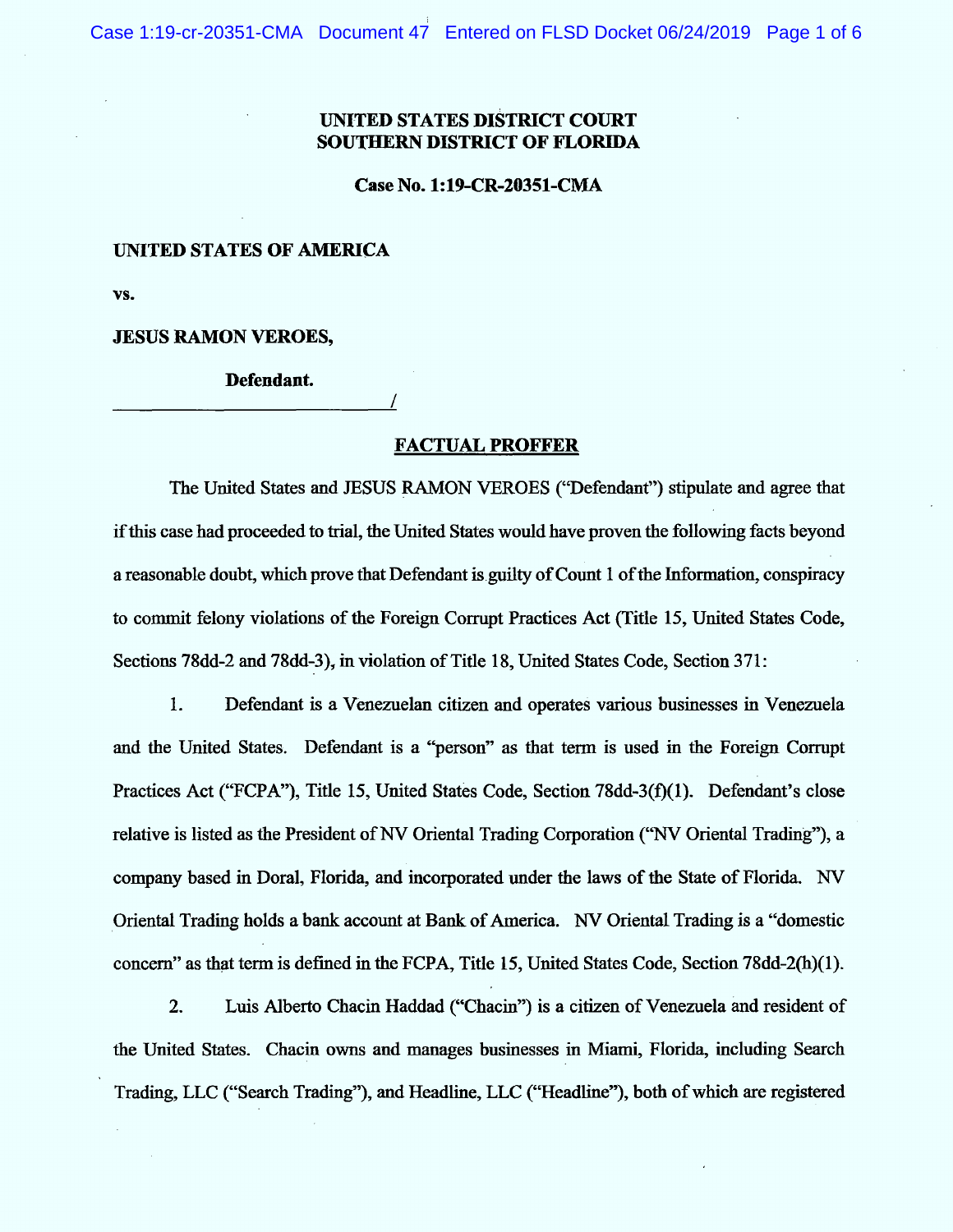under the laws of the State of Florida. Search Trading, and Headline are "domestic concerns" as that term is defined in the FCPA, Title 15, United States Code, Section 78dd-2(h)(1). Chacin is a "domestic concern" and an officer, employee, and agent of domestic concerns (Search Trading and Headline) as those terms are used in the FCPA, Title 15, United States Code, Sections 78dd- $2(a)$  and 78dd- $2(h)(1)$ . Search Trading and Headline purchase goods from around the world for export to Central and South America. Search Trading holds a bank account at Citibank and Headline holds a bank account at Bank of America.

Foreign Official 1 was a high-level official in Venezuela's Ministry of Electrical  $3<sub>1</sub>$ Energy and at Venezuela's state-owned electric company, Corporación Eléctrica Nacional, S.A. ("Corpoelec"). Corpoelec is controlled by the Venezuelan government and performs a function that Venezuela treats as its own, and thus is an "instrumentality" of the government of Venezuela as that term is defined in the FCPA. Corpoelec held a bank account at Citibank. Foreign Official 1 was a "foreign official" as that term is defined in the FCPA, Title 15, United States Code, Sections 78dd-2(h)(2) and 78dd-3(f)(2).

 $4.$ Foreign Official 2 was a high-level official in procurement at Corpoelec and worked under Foreign Official 1. Foreign Official 2 was a "foreign official" as that term is defined in the FCPA, Title 15, United States Code, Sections 78dd-2(h)(2) and 78dd-3(f)(2).

 $5<sub>1</sub>$ Confidential Witness 1 ("CW-1") is a dual citizen of Venezuela and the United States. CW-1 is a "domestic concern" as that term is defined in the FCPA, Title 15, United States Code, Section 78dd-2(h)(1).

6. Co-Conspirator 1 is a dual citizen of Venezuela and the United States, is President of a Florida corporation based in Port St. Lucie, Florida, and previously worked as director of a Venezuelan electric company that later merged with two other electric companies to form

 $\overline{2}$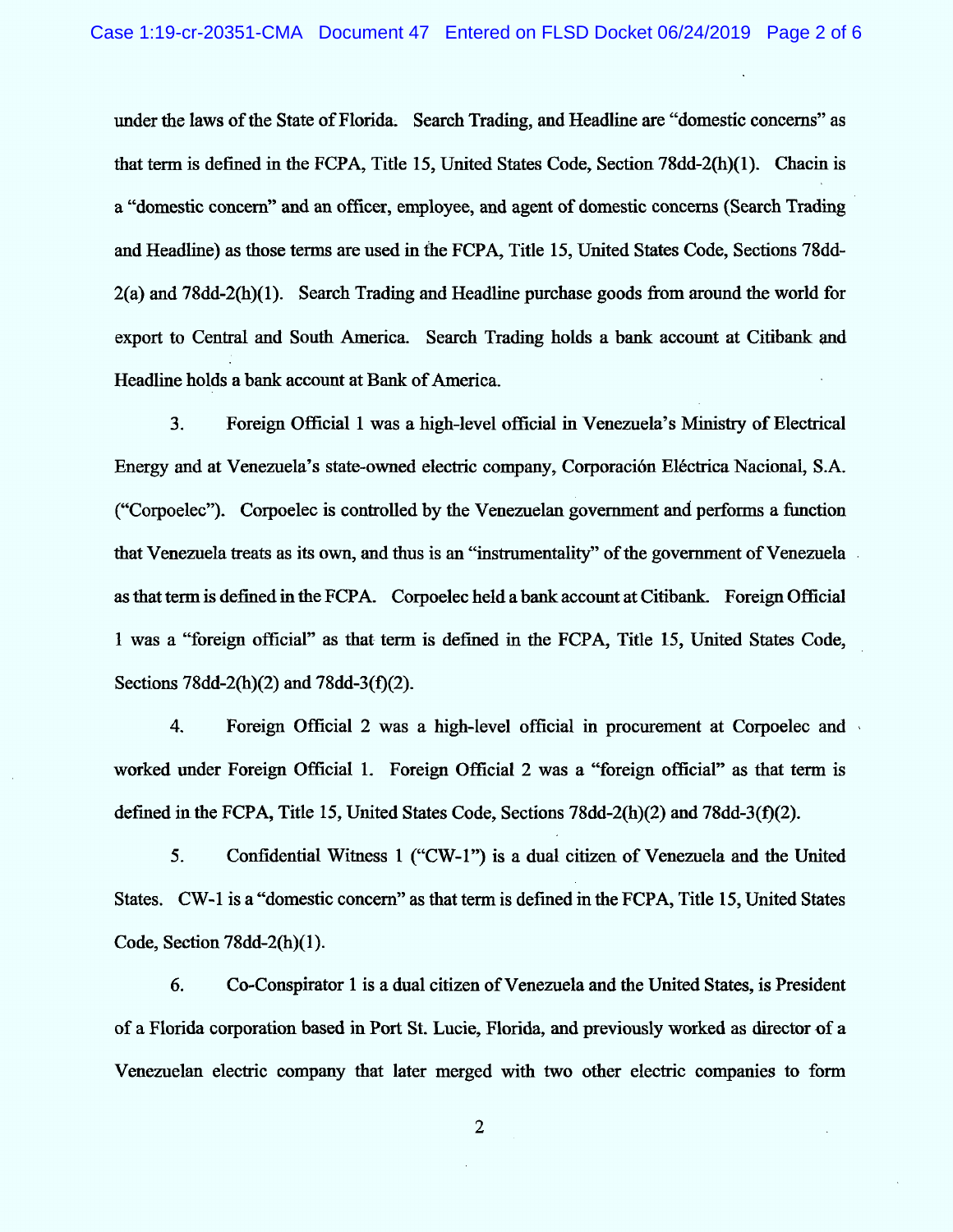Corpoelec. Co-Conspirator 1 is a "domestic concern" and an officer, employee and agent of a domestic concern as those terms are used in the FCPA, Title 15, United States Code, Section 78dd- $2(a)$  and 78dd-2(h)(1).

7. Beginning in approximately 2010, Chacin and CW-1 engaged in various business ventures, and for a period of time, the two occupied office suites next to each other in a building in Doral, Florida. Toward the end of 2015, Chacin and CW-1 approached Co-Conspirator 1 about assisting them in obtaining business with Corpoelec. During a trip to Venezuela, Chacin, CW-1, and Co-Conspirator 1 met the Corpoelec employee in charge of a major projects department, who introduced them to Foreign Official 2, a person Co-Conspirator 1 already knew.

8. Chacin and Co-Conspirator 1 submitted competitive bids on multiple contracts to provide equipment to Corpoelec. The bids were often at below-market prices to increase their chances of winning the contract. Chacin and Co-Conspirator 1 were not successful in obtaining contracts from Corpoelec based on those bids.

9. In or about early 2016, while in Venezuela, Chacin informed Defendant about his failed attempts to win Corpoelec contracts. Defendant told Chacin that he (Defendant) had a longstanding personal relationship with Foreign Official 1. Chacin gave Defendant a proposal to supply Corpoelec with transformers, generators, and forklifts, which Defendant agreed to raise with Foreign Official 1.

10. Defendant subsequently met with Foreign Official 1 in Foreign Official 1's office in Venezuela and discussed the contract proposal with him. Foreign Official 1 liked the presentation, called Foreign Official 2 into his office while Defendant was present, and directed Defendant to work with Foreign Official 2 to finalize the contracts for transformers, generators, and forklifts.

 $\mathbf{3}$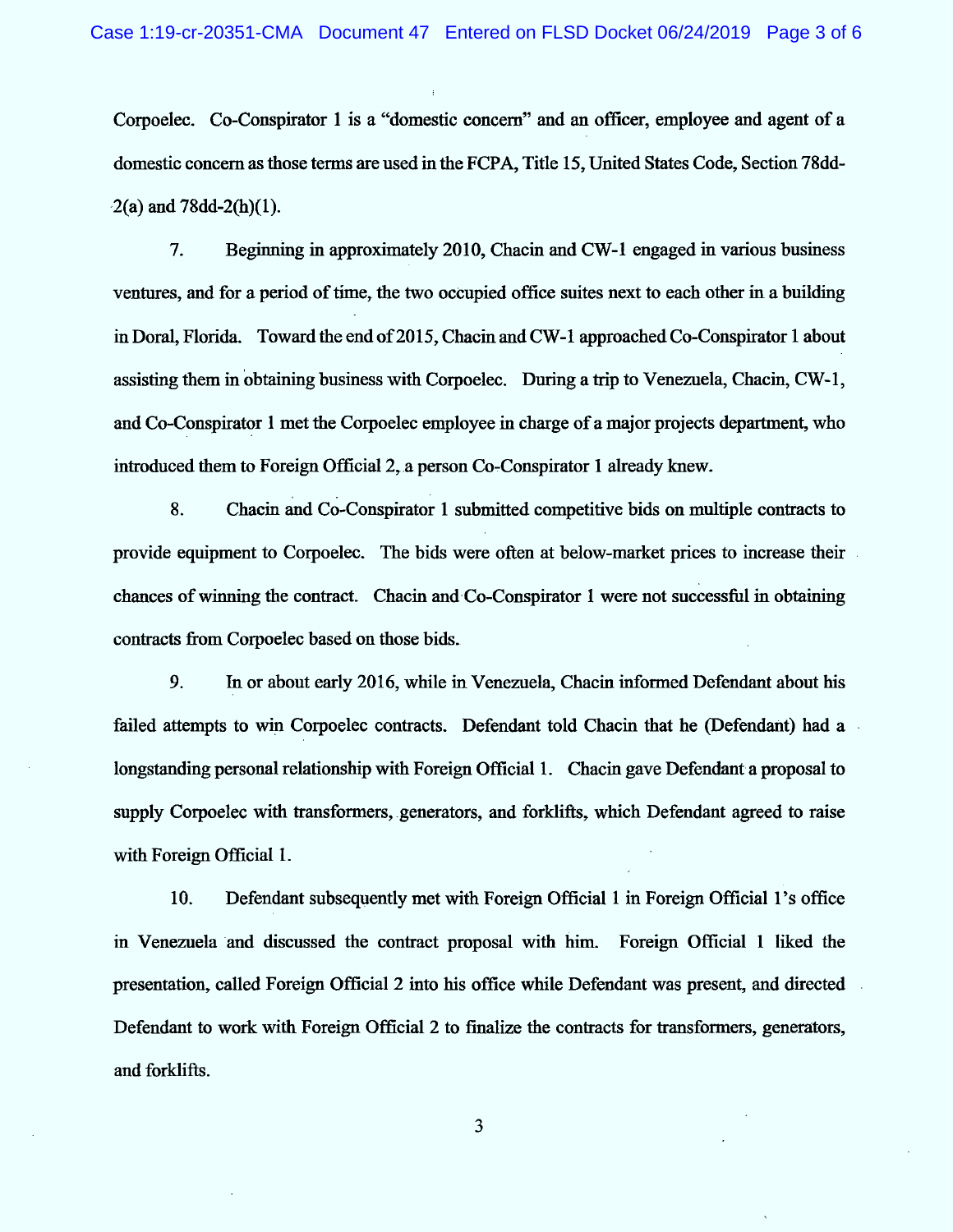11. Defendant informed Chacin of his meeting with Foreign Official 1 and told Chacin that they would need to give some profits from the contracts to Foreign Official 2 in order to get the contracts granted. Defendant understood that the purpose of the payments to Foreign Official 2 was to obtain business and secure an improper advantage with Corpoelec. Defendant also believed that a portion of the payments to Foreign Official 2 would go to Foreign Official 1.

12. Chacin and Co-Conspirator 1 traveled from the United States to Venezuela to finalize the following contracts with Corpoelec: (a) contract dated July 11, 2016, for Search Trading to provide forklifts to Corpoelec for \$6,429,000; (b) contract dated August 1, 2016, for Search Trading to provide transformers to Corpoelec for \$9,798,250; and (c) contract dated July 21, 2016, for Search Trading to provide generators to Corpoelec for \$893,713.89. Foreign Official 1 and Foreign Official 2 approved the contracts before they were signed on behalf of Corpoelec.

13. In or about the summer of 2016, Defendant and Chacin met in Miami, Florida, and discussed the sharing of profits from Corpoelec contracts they were awarded. Defendant and Chacin later agreed that they would each keep approximately \$5.5 million in profits from the contracts and they also agreed on the share of profits that Foreign Official 2, CW-1, and Co-Conspirator 1 would each receive.

14. On or about June 15, 2016, during a meeting in Doral, Florida, Chacin discussed the division of profits from Corpoelec contracts with CW-1. Chacin informed CW-1 of a fourth Corpoelec contract for Co-Conspirator 1's company to provide miscellaneous parts to Corpoelec.

15. Defendant and Chacin were awarded additional contracts with Venezuela stateowned entities, including a contract dated on or about December 6, 2016, between Headline and Corpoelec for Headline to supply Corpoelec lightbulbs for approximately \$5,799,999, and a

4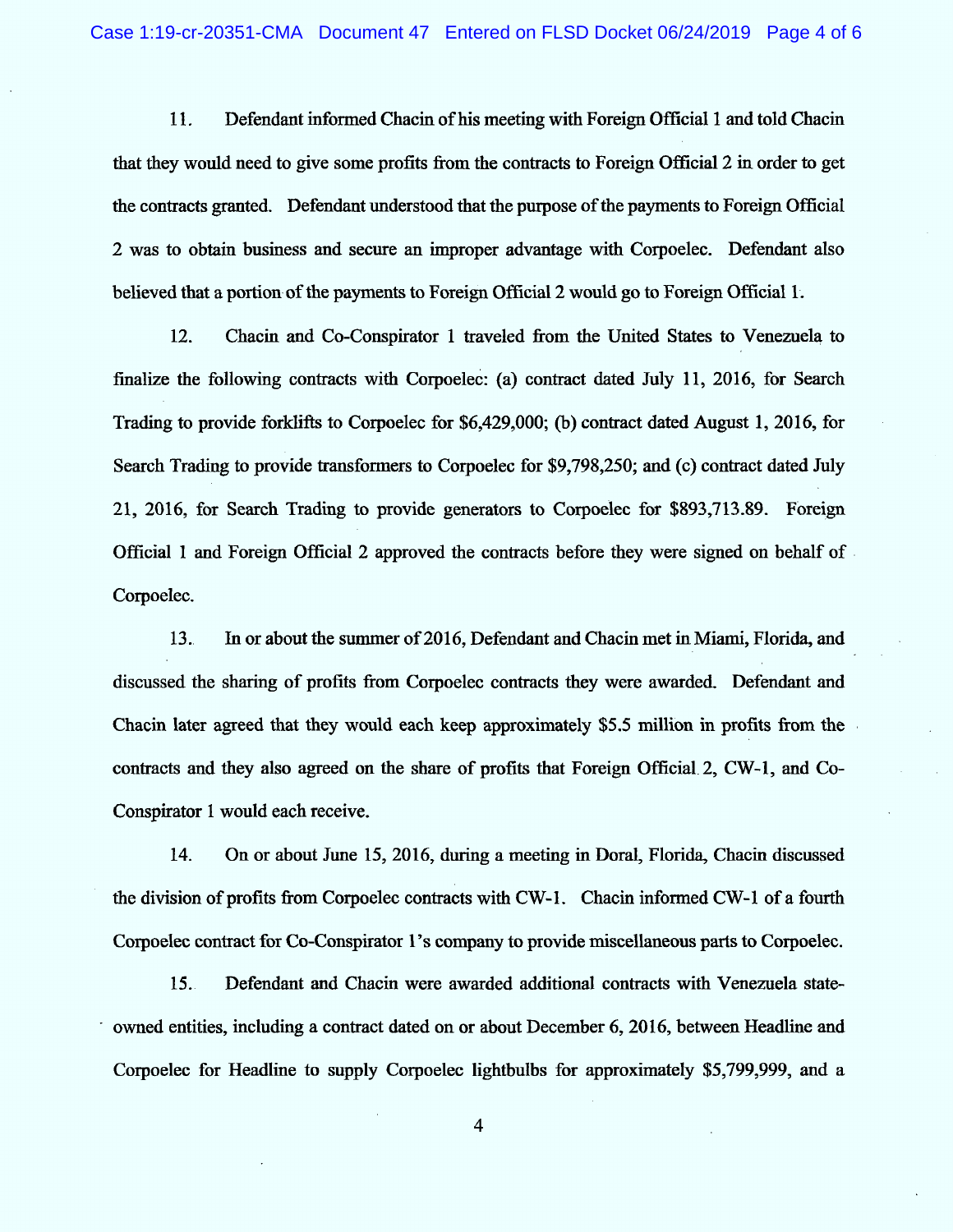contract dated on or about January 13, 2017. between Headline and the Corporaciôn Venezolana de Comercio Exterior ("Corpovex") for Headline to supply Corpoelec 169,000 street lightbulbs for approximately \$35,740,500. Defendant and Chacin agreed to share profits from these contracts with Foreign Official 2.

t6. Search Trading and Headline received payments on Corpoelec contacts by wire transfers to their Citibank and Bank of America accounts, respectively, in Miami, Florida. Chacin caused Search Trading and Headline to transfer money from these accounts to, or for the benefit of, Defendant, including transfers to NV Oriental Trading of approximately \$1,283,492.87 on or about March 31, 2017, and approximately  $$1,283,492.00$  on or about May 11, 2017.

17. Defendant and Chacin paid kickbacks to, or for the benefit of, Foreign Official 2 from the profits on Corpoelec and Corpovex contracts and did so in accordance with Foreign Official 2's instructions. Those payments include, but are not limited to, a wire transfer of approximately \$71,250 from Search Trading's Citibank account in Miami, Florida, to an overseas entity on or about August 24, 2016; a wire transfer of approximately \$401,300 from the account of a Dubai entity to an overseas entity on or about September 13, 2018; and multiple deliveries of cash in the fourth quarter of 2018.

Date:  $6/24/19$ 

ARIANA FAJARDO ORSHAN UNITED STATES ATTORNEY By:  $\frac{1}{\sqrt{1-\frac{1}{\sqrt{1-\frac{1}{\sqrt{1-\frac{1}{\sqrt{1-\frac{1}{\sqrt{1-\frac{1}{\sqrt{1-\frac{1}{\sqrt{1-\frac{1}{\sqrt{1-\frac{1}{\sqrt{1-\frac{1}{\sqrt{1-\frac{1}{\sqrt{1-\frac{1}{\sqrt{1-\frac{1}{\sqrt{1-\frac{1}{\sqrt{1-\frac{1}{\sqrt{1-\frac{1}{\sqrt{1-\frac{1}{\sqrt{1-\frac{1}{\sqrt{1-\frac{1}{\sqrt{1-\frac{1}{\sqrt{1-\frac{1}{\sqrt{1-\frac{1}{\sqrt{1-\frac{1}{\sqrt{1-\frac{1}{\sqrt{1$ 

CHAEL B. NADLER NT UNITED STATES ATTORNEY

5